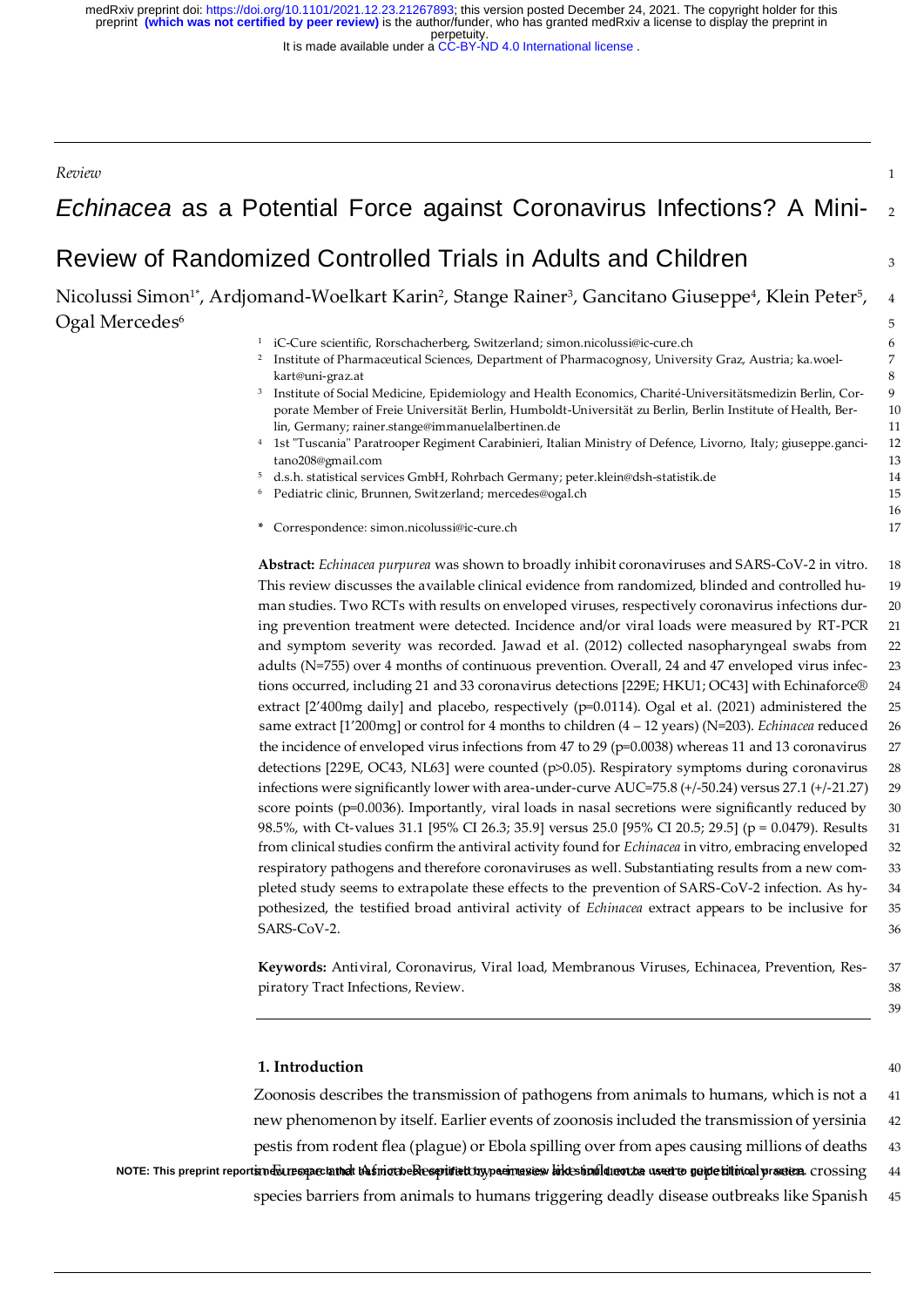It is made available under a [CC-BY-ND 4.0 International license](http://creativecommons.org/licenses/by-nd/4.0/) .

(H1N1), Asia (H2N2) or Hong Kong (H3N2) flu epidemic as well as the more recent bird 46 flu caused by avian H5N1 virus [1]. 47

The 21st century has seen another zoonotic thread, coronaviruses, with successfully con- 48 tained outbreaks of SARS-CoV in 2002/2003 or Middle East Respiratory Syndrome (MERS- 49 CoV) occurring from 2012 to 2015 [2]. Most coronaviruses could be traced back to be of 50 animal origin whereas camels, bats or civet cats are likely natural hosts or vectors [3,4]. 51 Evidence exists that even the Russian flu was not caused by influenza but by coronavirus 52 strain OC43, due to its highly similar symptomatology to current Covid-19 [5]. Notably, 53 most endemic coronaviruses we know today, originally spilled over from other species as 54 reviewed elsewhere [6]. Due to their high pathogenicity and rather short incubation pe- 55 riod, previous coronavirus outbreaks were relatively easy to curb and thus limited to re- 56 stricted areas. In contrast, SARS-CoV-2 is much trickier to contain due to its ability to dis- 57 seminate through "silent transmitters" during the extended incubation period of up to 14 58 days [7]. Since the newly emerging SARS-CoV-2 was classified as a high-risk pathogen on 59 February 29th 2020 reaching pandemic status in March 11th 2020 the world's endeavors 60 strive to control the dissemination of the virus [8]. 61

Vaccines are a highly efficient means for disease prevention in general and their develop- 62 ment nowadays has tremendously been shortened. Nevertheless, from first occurrence 63 (patient zero), virus isolation and determination to large-scale production, distribution of 64 vaccines and final attainment of herd immunity valuable time passes. As the pandemic 65 lingers on, new SARS-CoV-2 variants emerge through inaccurate genetic replication with 66 altered biological behavior and fitness. Several of those variants-of-concern (VOC's) have 67 meanwhile been discovered which display in comparison to the original WUHAN strain 68 more severe pathogenicity and immune evasion potential (e.g. delta variant B.1.671.2 or 69 Omicron B.1.1.529) [9–12]. 70

Because the preventive potential of vaccination is never complete and depending on cir- 71 culating variants, the time point of immunization or an individual's immune status, the 72 demand for novel antivirals for containment of coronavirus infections remains high [13]. 73 Some preparations and practices claim to bolster the immune defense to keep at bay and 74 overcome any potential viral infection. Despite lacking proof of effectiveness for the par- 75 ticular pathogen these preparations are intensely consumed. 76

In 2020 scientists have speculated whether usage of minerals, vitamins or herbal prepara- 77 tions would be of any help for preventing or treating Covid-19 illness, but recommenda- 78 tions mostly relied on theoretical considerations, epidemiological observations, in vitro 79 experiments rather than appropriately controlled intervention trials and therefore re- 80 mained speculative [14-17]. *Echinacea*, known as the immune herb was highly demanded 81 during the current pandemic and sales steeply increased from 2019 to 2020 by 36.8% in the 82 US [18]. In 2020, Signer et al. published in vitro data revealing a broad virucidal activity 83 for *Echinacea purpurea* (hydroethanolic extract (65% v/v) of freshly harvested *Echinacea pur-* 84 *purea* herb and roots manufactured in GMP quality) against all kinds of coronaviruses 85 ranging from the typical common cold CoV-229E to highly pathogenic SARS-CoV-2 vi- 86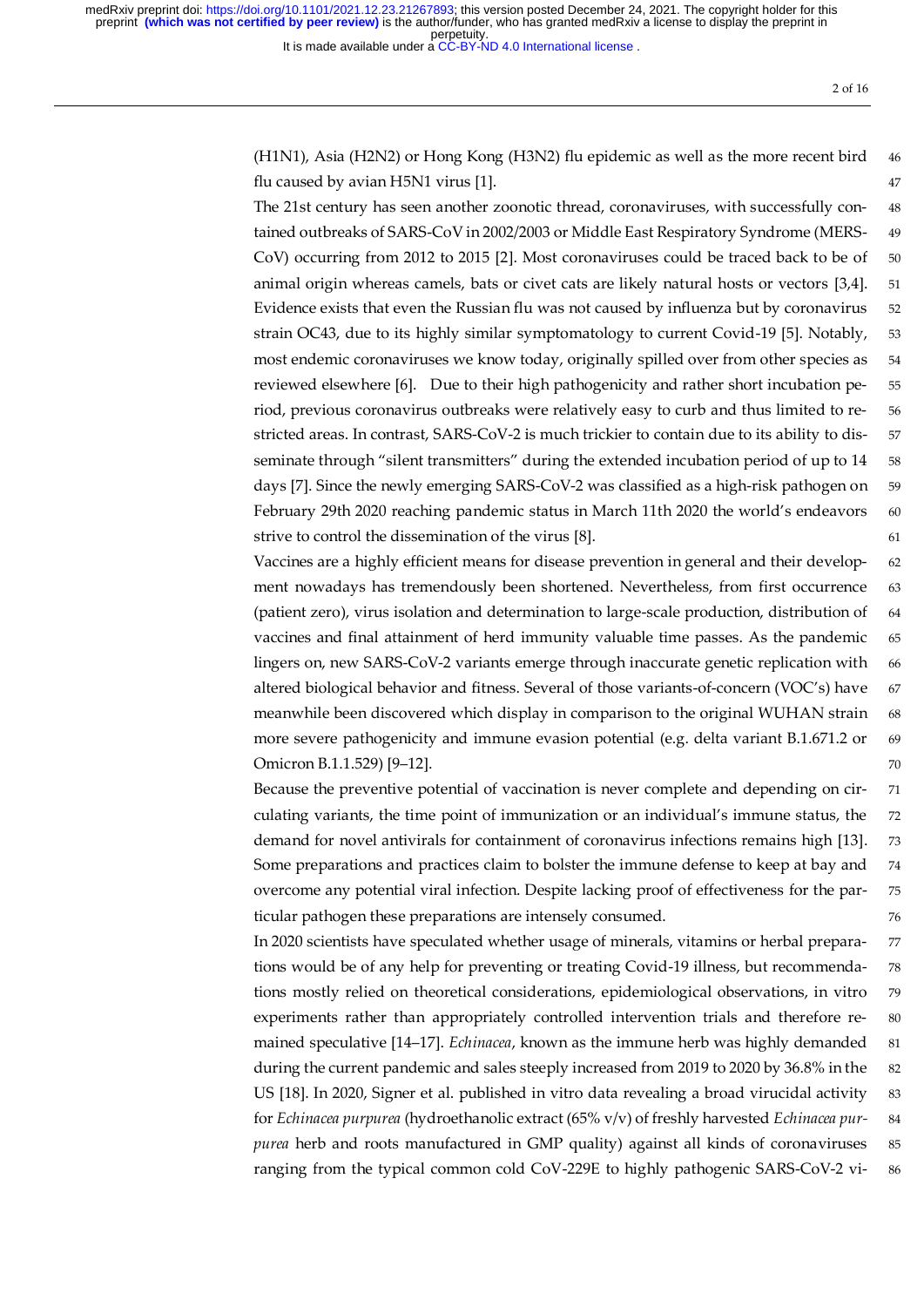It is made available under a [CC-BY-ND 4.0 International license](http://creativecommons.org/licenses/by-nd/4.0/) .

ruses [19]. Clinical relevance of findings however remained uncertain, because direct con- 87 tact of pathogen with the extract was prerequisite for full activity, which was thought to 88 be the case upon sucking tablets/gargling tincture in the pharynx.  $\qquad \qquad$  89

Besides being antiviral, *Echinacea* influences the immune system in a manner best de- 90 scribed as adaptive immune-modulation, rather than pure immune stimulation. *Echinacea* 91 significantly reduced the inflammatory cytokines TNF-alpha and IL-1-beta by up to 24% 92 compared to baseline and increased the anti-inflammatory cytokine IL-10. In addition, 93 there was an increase of up to 50% IFN- $\gamma$  [20,21]. Further immunomodulatory mechanisms 94 of *Echinacea* were shown to involve potent activation of the endocannabinoid system (ECS) 95 by specific alkylamides via the CB2 receptor [22,23]. Several of these bioactive N-alkyla- 96 mide principles are structurally similar to endocannabinoids (e.g. anandamide) which in- 97 fluence the cytokine milieu in human whole blood at low nanomolar concentrations [24]. 98 During COVID-19 progression, activation of the endocannabinoid system (ECS) could be 99 an additional approach against systemic inflammation and the cytokine storm [25]. *Echina-* 100 *cea* could therefore reduce inflammatory processes through synergistic immunopharma- 101 cological targeting of CB-receptors, mild inhibition of the fatty acid amide hydrolase 102 (FAAH) or endocannabinoid transport [26,27]. In addition to immunoinflammatory 103 changes, during viral infections, macrophages and neutrophils can produce numerous 104 ROS including hydrogen peroxide (H2O2), superoxide (O2 $\bullet$ -) and hydroxyl (OH $\bullet$ ) radi- 105 cals, which further activate several signaling pathways and institute inflammation and cell 106 death in multiple organs, including the lungs [28]. 107

Preclinical studies thus attribute pharmacological actions to *Echinacea*, which could be ben- 108 eficial for the prevention and treatment of viral diseases. The goal of this review was to 109 identify coronavirus infections in clinical studies on *Echinacea* and to evaluate preventive 110 and treatment benefits. The state of the state of the state of the state of the state of the state of the state of the state of the state of the state of the state of the state of the state of the state of the state of the

#### **2. Materials and Methods** 112

We searched the available literature on MEDLINE and EMBASE from inception up to 23th 113 March 2021 limited to human studies and included all synonyms of the following MeSH 114 terms: *Echinacea* species OR coronavirus OR virus infections AND Roter Sonnenhut or Pur- 115 ple Coneflower OR *Echinacea purpurea* OR human clinical studies OR respiratory tract in- 116 fections AND terms related to study design (RCTs). A detailed search strategy is shown in 117 Appendix 1. 118

Obtained articles were further selected for clinical trials studying respiratory tract infec- 119 tions in humans and detection of respiratory viruses independently by SN and GG. In case 120 of discrepancy regarding eligibility of articles, consensus was sought between all authors 121 prior to inclusion or rejection. The research outcome was to be presented in a flow chart as 122 requested by PRISMA [29]. In case of inconsistencies or missing information, the corre- 123 sponding authors of the published article was contacted for further information. European 124 and US clinical trials registers, EudraCT and clinicaltrials.gov were screened for clinical 125 studies on *Echinacea* and respiratory tract infections and researchers contacted for possible 126 **results.** 127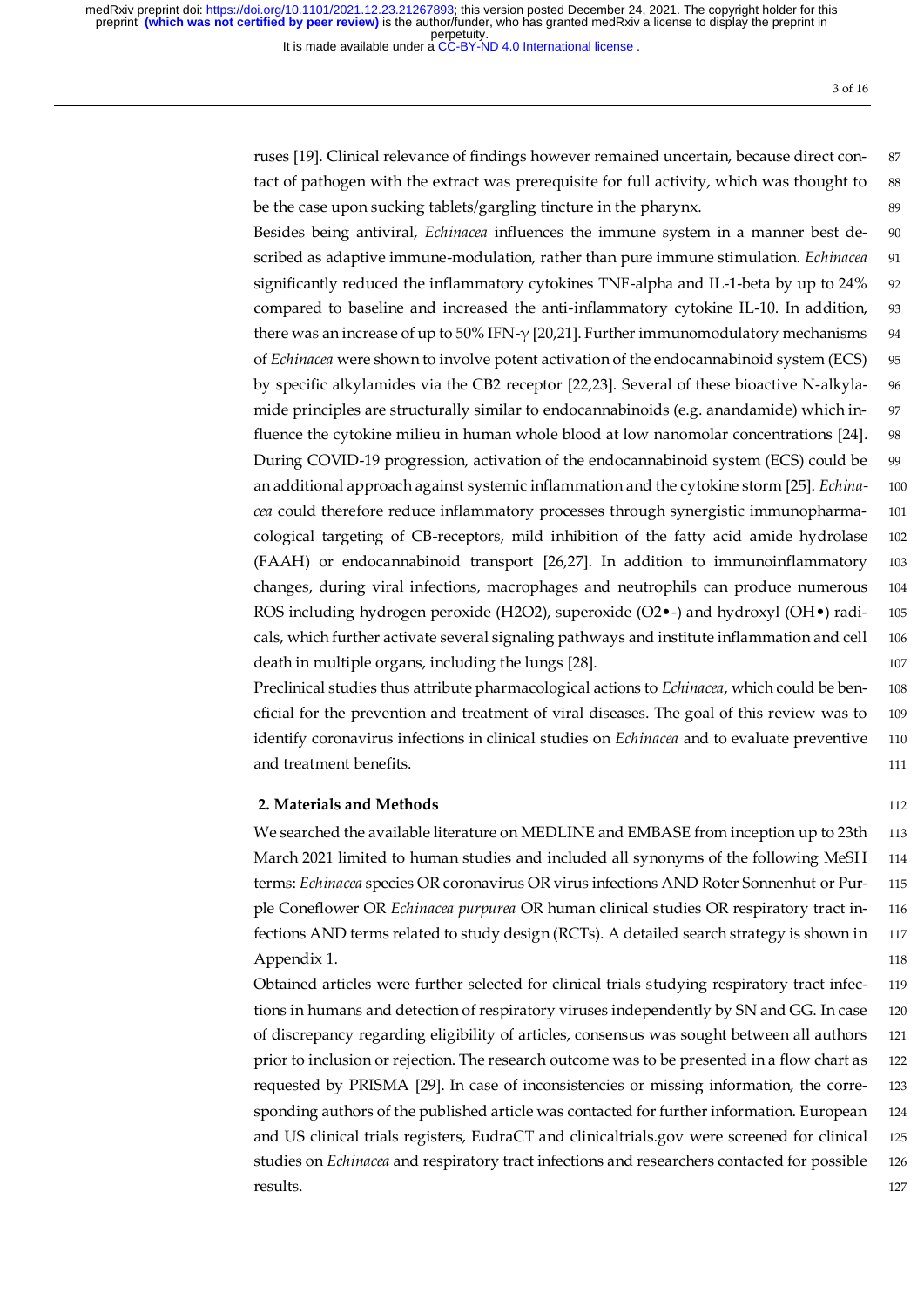It is made available under a [CC-BY-ND 4.0 International license](http://creativecommons.org/licenses/by-nd/4.0/) .

4 of 16

Data extraction was undertaken using a pre-defined form retrieving the following infor- 128 mation: primary author's name, publication date, country, study design, sample size, re- 129 searched plant species and preparation, duration of treatment (prevention vs acute treat- 130 ment), dosage, incidence of coronavirus virus infections and virus concentration (Ct-val- 131 ues), information regarding symptomatic development (e.g., total symptom score, episode 132 duration, area-under-curve or similar). The methodological quality of included studies 133 was assessed using the criteria as proposed by Jadad [30]. Results are provided for safety 134 (SAF), intention-to-treat (ITT) or as indicated for the per protocol (PP) populations. 135

#### **3. Results** 136

A total of N=1687 articles were identified through database searching including PubMed 137 and EMBASE using a combination of keywords, which includes Medical Subject Headings 138 (MeSH)/Emtree terms (Embase Subject Headings). For further details see Appendix 1. 139

N=988 articles were excluded at the initial screening due to duplicated and irrelevant arti- 140 cles. Sixty potentially relevant articles were selected for the full text assessment, of which 141 58 were further excluded due to studies that were not reporting respiratory tract -or coro- 142 navirus infections, *Echinacea* species, non-RCT and human studies (n= 57) or combination 143 of Zingiber officinale and *Echinacea* (N=1), which is detailed in PRISMA flow chart (Figure 144 1). Finally, two studies selected for the systematic review, which met the eligibility criteria 145 of the current study (Table 1). 146

Due to the low number of referenced studies we abstained from carrying out a quantitative 147 meta-analysis. Instead, we decided to qualitatively discuss the observed findings from the 148 two contributions, which are detailed in the following. 149

A first clinical study was carried out by Jawad et al. at Cardiff University, United Kingdom 150 as double-blinded placebo-controlled monocentric RCT. Over a period of 4 months, par- 151 ticipants from Cardiff, Wales, UK over 18 years were to apply a solution of 3x 0.9mL daily. 152 The hydro-ethanolic extract (57.3 % m/m) from freshly harvested aerial parts of *Echinacea* 153 *purpurea* to 95 % supplemented with 5 % *Echinacea purpurea* roots extract was used from a 154 commercial preparation (Echinaforce® drops, A.Vogel AG, Switzerland, licensed there as 155 phytodrug), standardized to contain 5 mg/100 g of dodecatetraenoic acid isobutylamide, 156 based on high performance liquid chromatography measurements. It corresponded to the 157 standard adult dosage of 2'400 mg/d of the spissum extract from the same manufacturer, 158 of which 1'200 mg/d were used as recommended dosage for children in the second trial. 159 The placebo solution was similar in shape, color, consistency, odor, flavor and amount of 160 alcohol [31]. Patients were advised to keep the remedy in the mouth for 10 seconds prior 161 to swallowing. The study looked at the occurrence of cold days and respiratory tract epi- 162 sodes as defined by Jackson et al. and assessed symptoms via diary [32]. Alongside symp- 163 tom recording, patients were to take one nasopharyngeal sample on day 3 of each episode 164 for identification of the respiratory pathogen using xTag FAST Track Multiplex Panel (Lu- 165 minex, Austin Texas). Analysis was carried out by the Provincial Health Services Author- 166 ities, PHSA; BC Center for Disease Control, Vancouver, Canada. The following pathogens 167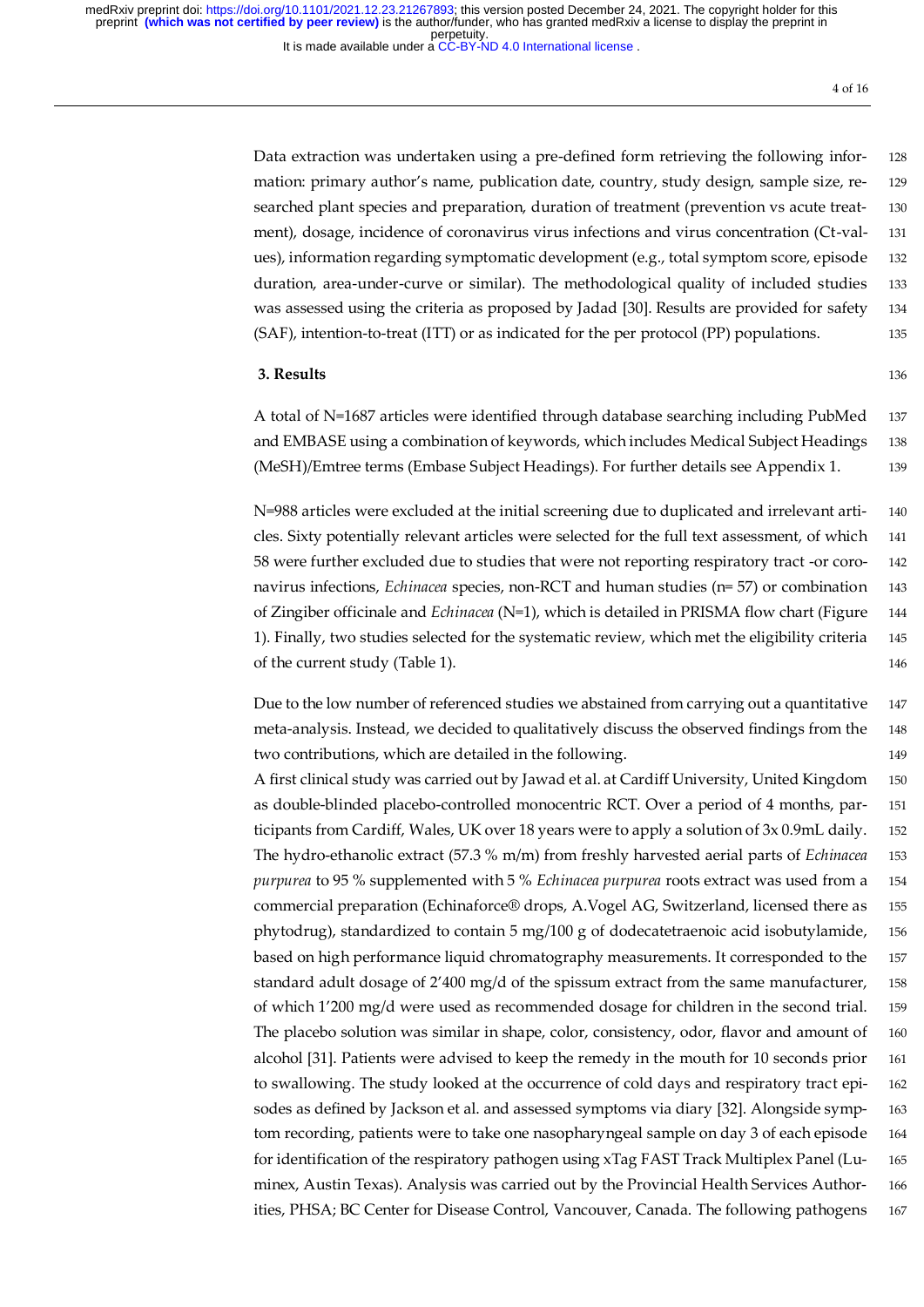It is made available under a [CC-BY-ND 4.0 International license](http://creativecommons.org/licenses/by-nd/4.0/) .

5 of 16

172

195

were screened: Influenza A H1/H3, Influenza B, Respiratory Syncytial Virus, Coronavirus 168 229E/OC43/NL63/HKU1, Parainfluenza virus 1–4, human Metapneumovirus, Entero-rhi- 169 novirus, Adenovirus, and human Bocavirus. The methodological quality according to 170 Iadad et al. reached the maximum score of 5. 171

Overall, N=755 subjects were randomized to E. purpurea or placebo and N=717 subjects 173 were eligible for analysis as per safety collective (SAF). Preventive benefits were reported 174 on the level of total cold episodes, cumulative cold days and recurrent episodes. The 175 *Echinacea* group (N=355) provided 86 nasopharyngeal samples in comparison to 115 sam- 176 ples from control group (N=362) of which 54, resp. 74 samples tested positive for any res- 177 piratory virus (p=0.0663). In 24, resp. 47 samples the presence of enveloped viruses was 178 verified, and the resulting odds ratio  $OR = 0.49$  calculated to be statistically significant (p 179)  $= 0.0114$ , X2 test). The original publication however did not provide further information 180 on coronavirus infections, which could be retrieved by correspondence from authors of 181 this study: In the *Echinacea* group 9 detections of CoV-229E, 11 of HKU1 and 1 of OC43 182 cumulated to overall 21 coronavirus infections (overall incidence rate 5.9%) in comparison 183 to 15 detections of CoV-229E, 17 with HKU1 and 1 with OC43 accruing to 33 infections for 184 placebo (overall incidence rate 9.1%). The resulting odds of contracting infection was as 185  $OR = 0.63$  similar to the overall results on cumulated enveloped viruses ( $OR = 0.49$ ; 0.0114, 186 X2 test) (Figure 2). Preventive effects on coronaviruses were statistically significant in a 187 collective of participants (*Echinacea* N=163 and placebo N=165), who have actively utilized 188 their patient diary to report adverse events and/or cold-related symptoms (ITT sub-group 189 analysis [33]). Here, an overall incidence rate of 5.5% for *Echinacea* opposed a rate of 14.6% 190 for placebo ( $p = 0.010$ , X2 test). Ct values of individual virus detections were not analyzed 191 in this study and therefore conclusions regarding viral loads not possible. Although fewer 192 coronavirus infections were detected with *Echinacea* extract, the mean duration of episodes 193 was with 5.8 days [95% CI: 4.4-7.2] versus 5.9 days [95% CI: 4.4-7.5] unchanged. 194

In a second double-blinded multi-center RCT, the same *Echinacea* extract formulated in 196 tablets was given to children 4 to 12 years old living in central Switzerland [34]. Here, the 197 authors chose low-dose vitamin C 3x 50 mg/d as control. The commercial product was the 198 child-friendly *Echinacea* formulation (Echinaforce® Junior tablets, same manufacturer A. 199 Vogel AG, Switzerland, also licensed there as phytodrug) with a recommended dose of 200 1,200 mg/d for children over 4 years. This trial enrolled 203 principally healthy children in 201 winter season 2016/17, of which N=103 were randomized to Echinacea 3x 400 mg/d and 202 N=98 to Vitamin C 3x50 mg/d. The preparations were administered over a period of 4 203 months including a 1-week treatment break after 2 months. Parents recorded and reported 204 symptoms in their children using a validated scoring manual developed by Taylor and 205 colleagues and collected a nasopharyngeal sample on day 2 of any episode [35]. The probe 206 was sent for analysis using semi-quantitative RT-PCR (Allplex Respiratory Full Panel As- 207 say Seegene, South Korea) and the following pathogens were tested: rhinovirus, adenovi- 208 rus, enteroviruses, respiratory syncytial virus, influenza and coronaviruses (229E, OC43 209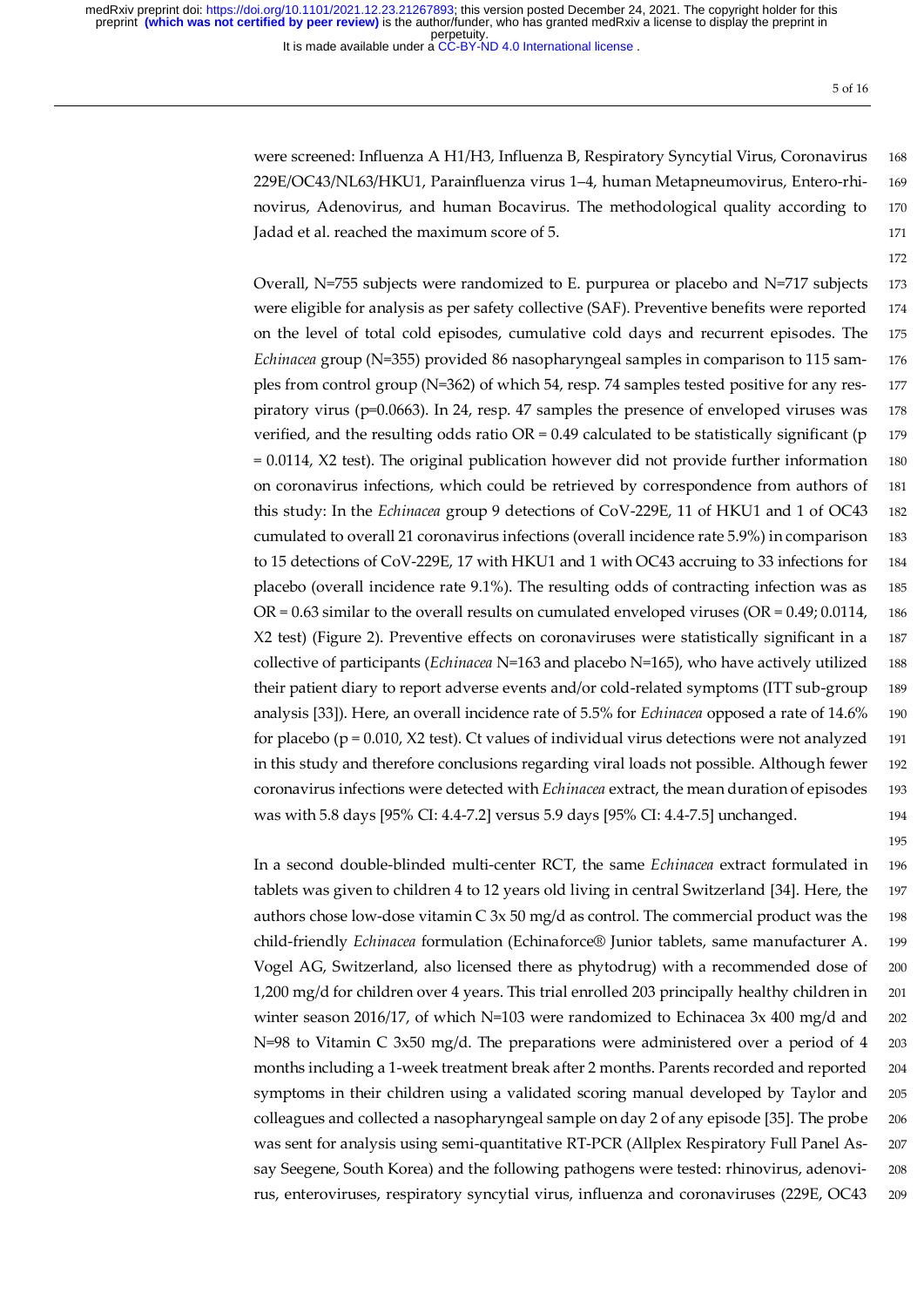It is made available under a [CC-BY-ND 4.0 International license](http://creativecommons.org/licenses/by-nd/4.0/) .

6 of 16

212

and NL63). The methodological quality according to Jadad was with 4 points again high 210 [30]. 211

Overall, 57 and 72 samples were positively tested for mRNA from any respiratory virus 213 during prevention with Echinacea and control, respectively (p=0.0074, chi-square test). 214 Similar to results obtained from adults, Echinacea significantly reduced the incidence of 215 enveloped virus infections in children with a total of N=29 samples compared to control 216 with N=47 yielding a significant odds ratio of OR=0.43 (p=0.0038, chi-square test). Again, 217 information relating to coronavirus subtypes was retrieved from study authors: corona- 218 virus incidence was with 13 and 11 positive samples in the intention-to-treat sample insig- 219 nificantly different between interventions (p>0.1). Two CoV episodes in each group pre- 220 existed at inclusion visit and were not regarded for prevention analysis but for evaluation 221 of treatment benefits. In contrast to the earlier study by Jawad et al., here, Ct-values were 222 determined for respective incidence tests, estimating the number of RNA copies as a meas- 223 ure for virus concentration in the nasopharyngeal sample. The higher the Ct-value, the 224 lower is the viral load represented by the sample's RNA level. Echinacea significantly in- 225 creased the average Ct-value by 6.1 Ct units from 25.0 [95% CI: 20.5; 29.5] to 31.1 [95% CI: 226 26.3; 35.9] indicating a strong, -1.81 log or 98.5 % reduction in coronavirus concentration 227 (p=0.0479, Wilcoxon test) relative to Vitamin C. Similar  $\Delta$ Ct values of 5.53 and 11.92 were 228 observed for variants NL63 and OC43, equaling a virus log reduction by -1.67 and -3.59 229 (Figure 3), corresponding to an absolute virus reduction of 97.8% and 99.97%. 230

Next, we analyzed the symptomatic development of confirmed coronavirus infections in 232 children treated with Echinacea or control. To this end, an aggregated total symptom sum 233 score was composed of 'runny nose', 'blocked nose', 'sneezing', 'headache and aching 234 limbs', 'sore throat', 'cough', 'chilliness', 'disturbed sleep quality of the child', 'malaise', 235 'need for additional care-giving', each rated as « absent », « mild », « moderate », « severe 236 » or « severity not assessable». The area-under-curve (AUC) indicated a strong, 64.2% re- 237 duction from 75.8 [95% CI: 39.8–111.7] to 27.1 [95% CI: 14.8–39.4] score points in children 238 supplemented with Echinacea (p=0.0036). Results are provided for the intention-to-treat 239 (ITT) collective but did not relevantly change in the per protocol group (PP). Apparently, 240 coronavirus infections during Echinaforce prevention were significantly less severe from 241 the very first day of episode until the end of 10 days assessment. 242

243

231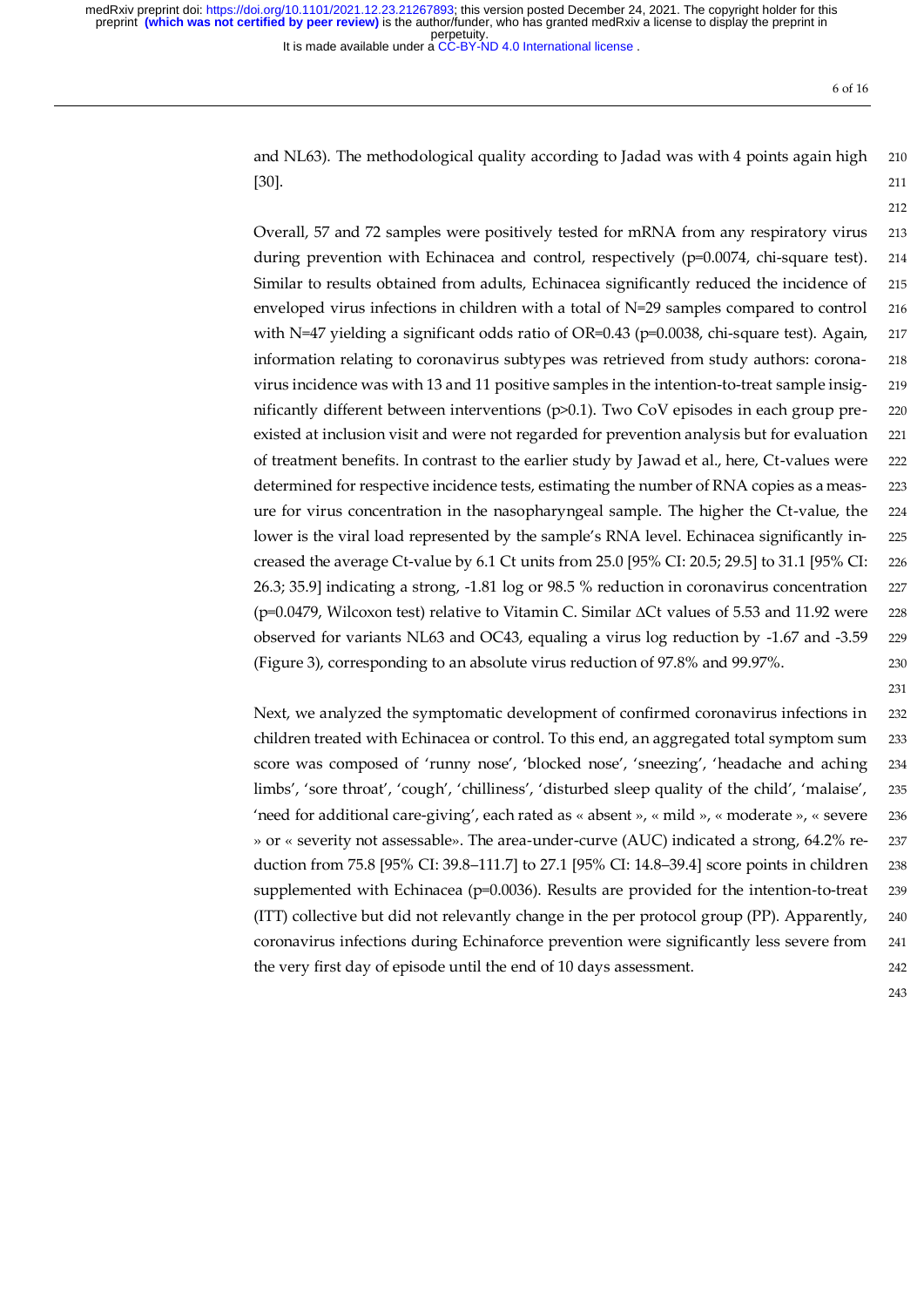It is made available under a [CC-BY-ND 4.0 International license](http://creativecommons.org/licenses/by-nd/4.0/) . perpetuity. medRxiv preprint doi: [https://doi.org/10.1101/2021.12.23.21267893;](https://doi.org/10.1101/2021.12.23.21267893) this version posted December 24, 2021. The copyright holder for this<br>preprint **(which was not certified by peer review)** is the author/funder, who has gran

7 of 16

# *3.1. Figures, Tables and Schemes* 244



Figure 1: PRISMA flow chart for systematic reviews detailing the database searches, the number of publications screened and 245 eligible results retrieved. 246

248

247

- 249
- 250
- 251
- 252
- 253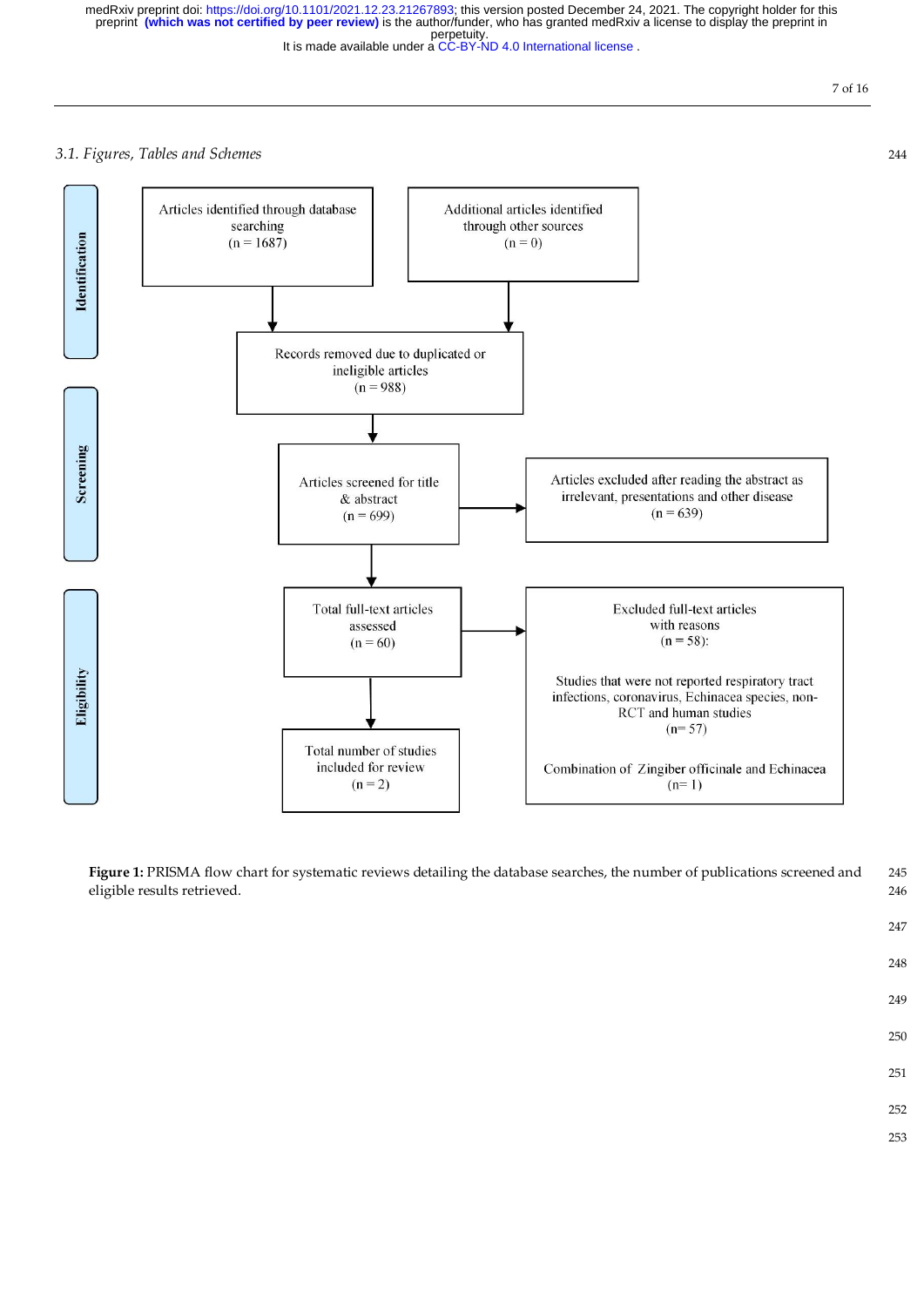perpetuity. medRxiv preprint doi: [https://doi.org/10.1101/2021.12.23.21267893;](https://doi.org/10.1101/2021.12.23.21267893) this version posted December 24, 2021. The copyright holder for this<br>preprint **(which was not certified by peer review)** is the author/funder, who has gran

|  |  | It is made available under a CC-BY-ND 4.0 International license. |
|--|--|------------------------------------------------------------------|
|--|--|------------------------------------------------------------------|

| Author                     | Popu-<br>lation                                  | Coun-<br>try | Jadad<br><b>Score</b> | Plant<br>species             | Prepara-<br>tion                                                       | Pre-<br>ven-<br>tion<br><b>Dosis</b> | $Com-$<br>parator       | Sam-<br>pling<br>source | Analysis<br>method                                               | Symptomatic<br>Assessments                                         |
|----------------------------|--------------------------------------------------|--------------|-----------------------|------------------------------|------------------------------------------------------------------------|--------------------------------------|-------------------------|-------------------------|------------------------------------------------------------------|--------------------------------------------------------------------|
| Jawad<br>M, et<br>al. 2012 | Adults<br>>18<br>years,<br>$N = 755$             | <b>UK</b>    | 5                     | Echina-<br>cea pur-<br>purea | Alcoholic<br>extract of<br>Echinacea<br>purpurea<br>herb/roots         | $3 \times 20$<br>drops<br>/d         | Placebo                 | Naso-<br>phar-<br>ynx   | RT-PCR,<br>no Ct-val-<br>ues re-<br>ported                       | Individual<br>and total<br>symptom<br>scores, Area-<br>under-curve |
| Ogal<br>M, et<br>al. 2021  | Chil-<br>dren<br>$4 - 12$<br>years,<br>$N = 203$ | <b>CH</b>    | $\overline{4}$        | Echina-<br>cea pur-<br>purea | Echinacea<br>Junior<br>tablets,<br>Echinacea<br>purpurea<br>herb/roots | $3 \times 1$ t<br>ablet<br>/d        | Vitamin<br>$\mathsf{C}$ | Naso-<br>phar-<br>ynx   | RT-PCR,<br>Ct-values<br>reported<br>(semi-<br>quantita-<br>tive) | Individual<br>and total<br>symptom<br>scores, Area-<br>under-curve |

**Table 1.** Included studies with details on methodology and outcome.



**Figure 2.** *Echinacea* significantly prevented enveloped virus infections (blue bar, \* p=0.0114) and thereof coronaviruses 229E, HKU, NL63 and OC43 (orange bar, ♯ p>0.05) as measured by Jawad et al. 2012. Prevention of coronaviruses was significant for the ITT sub-group (p=0.010).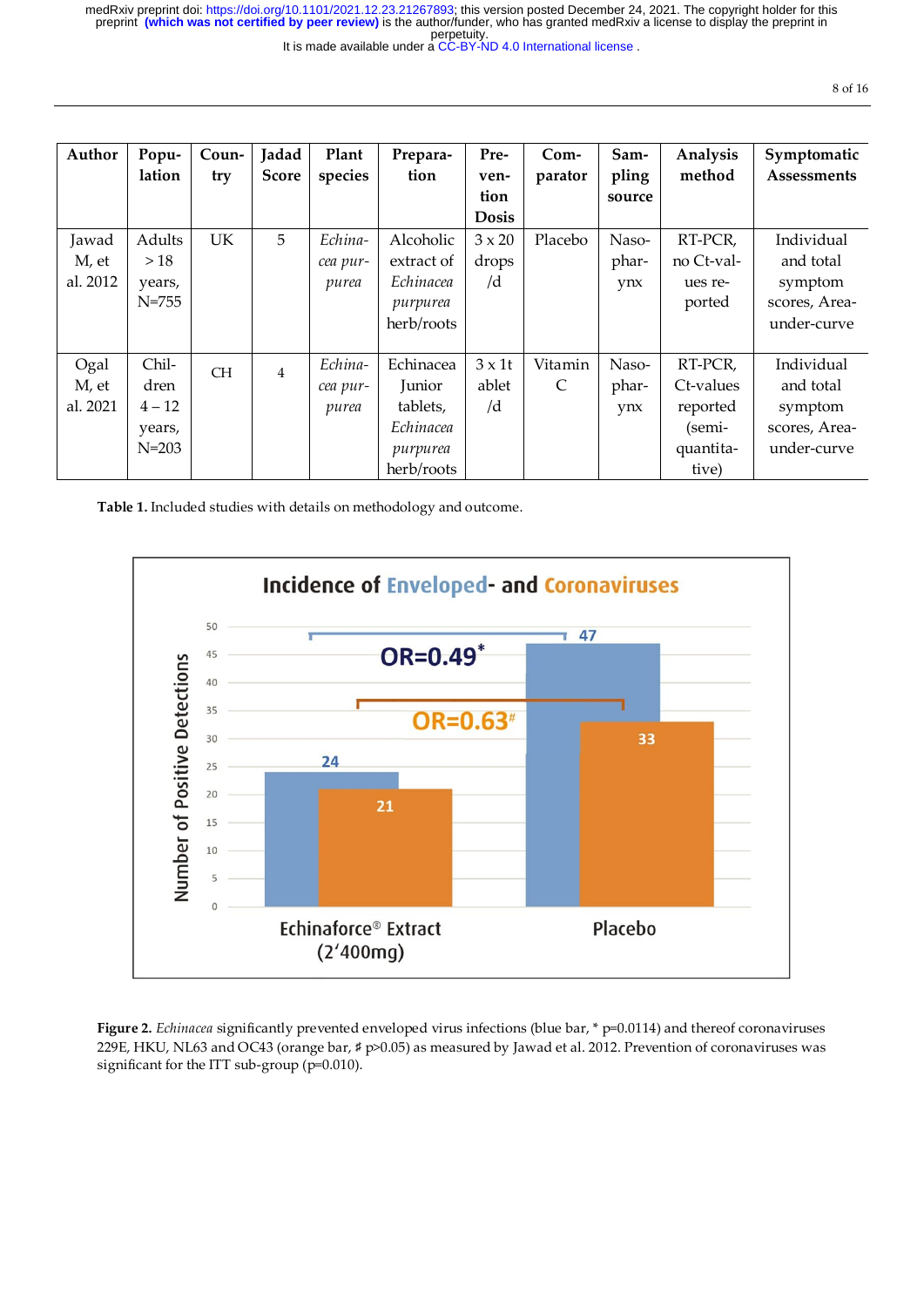It is made available under a [CC-BY-ND 4.0 International license](http://creativecommons.org/licenses/by-nd/4.0/) .





## **4. Discussion** 258

Echinacea owns a long tradition for the prevention and the acute treatment of respiratory 259 tract infections and recent investigations attributed antiviral, immune-modulatory and 260 anti-inflammatory pharmacological actions to the medicinal plant [20,26,36–38]. A wide 261 series of respiratory viruses were shown to be sensitive to lipophilic extracts of freshly 262 harvested *Echinacea purpurea* and an obvious specificity towards enveloped pathogens 263 could be verified [39]. The extract appears to block interaction of viral docking receptors 264 (e.g. hemagglutinin on influenza) with structures on the target cell and is thus expected to 265 prevent infection, although the detailed mechanism of action still has to be elucidated 266 [37]. 267 **267** 

Antiviral effects on endemic coronaviruses causing typical cold symptoms (CoV-229E) and 268 on highly pathogenic SARS-CoV-1 and MERS-CoV type have been studied in vitro for 269 several years until very recently. These effects could also be confirmed for the newly oc- 270 curring SARS-CoV-2 [19]. Signer et al. concluded a generally applicable principle of action 271 against coronaviruses, but pointed out that clinical data are needed to confirm their in vitro 272 findings. This work aimed to gather any evidence from in vivo activity against coronavirus 273 infections from already published clinical studies. 274

275

254

257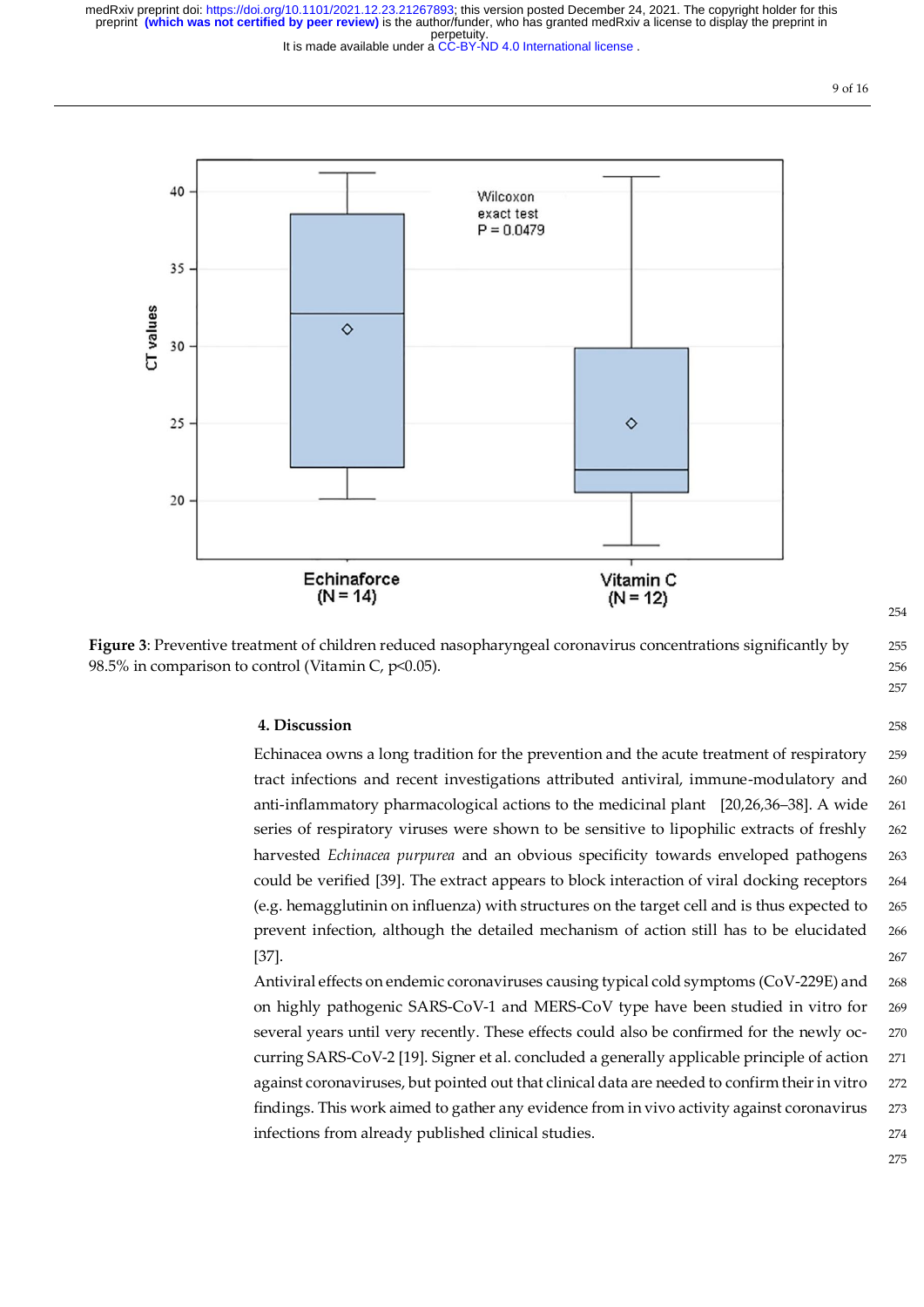It is made available under a [CC-BY-ND 4.0 International license](http://creativecommons.org/licenses/by-nd/4.0/) .

10 of 16

293

Despite the large number of Echinacea clinical trials we identified only two clinical studies 276 that collected nasopharyngeal samples for virus testing [31,34]. Both studies accurately de- 277 scribed blinding, randomization, were appropriately controlled and referred to data set 278 from almost 1000 patients treated over a period of 4 months with either tincture or tablets 279 from the same 65% (v/v) ethanolic extract from *Echinacea purpurea*. Due to the low number 280 of included studies, we abstained from pooling results, but to qualitatively describe out- 281 comes from the studies. 282

Preventive antiviral effects for Echinacea for coronavirus infections were seen in both stud- 283 ies by varying parameters. 4-months supplementation with Echinacea in adults and chil- 284 dren reduced the incidence of coronaviruses as part of its effect on enveloped virus infec- 285 tions and virus concentration in nasopharynx in the latter, respectively. Jawad did not 286 measure virus concentrations (Ct-value), and this information was therefore lacking. Ogal 287 employed a newer, more sensitive method for detection that was able to detect as few as 288 100 viral genome copies. We presume that Echinacea's antiviral effects generally reduced 289 the amount of viruses, that in Jawad study suppressed below detection limits resulting in 290 decreased incidence with Echinacea and in Ogal et al. resulted in lower Ct-values as even 291 residual, subclinical viral concentrations could still be identified. 292

Interestingly, prevention with Echinacea reduced the symptomatic development only in 294 children rather than in adults. Jawad et al. did not sample continuously but only upon 295 symptomatic infections and might have missed potential subclinical infections with verum 296 for above reasons. Thereby a reduced incidence (as with Echinacea) would automatically 297 result in missed episodes with no or low symptomatology and skew any evaluation at this 298 level. In contrast, the low virus detection limit in Ogal et al. might have identified more 299 milder/subclinical episodes which would have further reduced symptoms with Echinacea 300 treatment in adults as observed for children. With this respect, incidence (detections) and 301 symptomatology / Ct values must be considered as complementary parameters both in- 302 dicative for antiviral effects of Echinacea. Taken this into account, we conclude that pre- 303 ventive treatment with Echinacea provides beneficial effects to coronavirus infections in 304 both, adults and children. In the prior infection could be prevented whereas children 305 demonstrated significantly reduced virus loads, symptom reduction as well as shortened 306 duration of illnesses. In both cases, preventive effects of Echinacea against coronaviruses 307 could be ascertained in a controlled clinical setting. 308

Neither of the referenced studies detected the newly occurring SARS-CoV-2 but only en- 309 demic coronavirus strains, as both were carried out prior to 2019. Conclusions pertaining 310 to Covid-19 must be carefully considered but are nevertheless important, since many peo- 311 ple rely on immune support by herbal preparations these days and it is important to give 312 an estimation on evidence. 313

All coronaviruses share structural similarities, like the feature of an enveloped membrane 314 embracing the genetic material, i.e. RNA and spike proteins for attachment to target cells. 315 Echinacea on the other side broadly inhibits enveloped respiratory viruses at physiological 316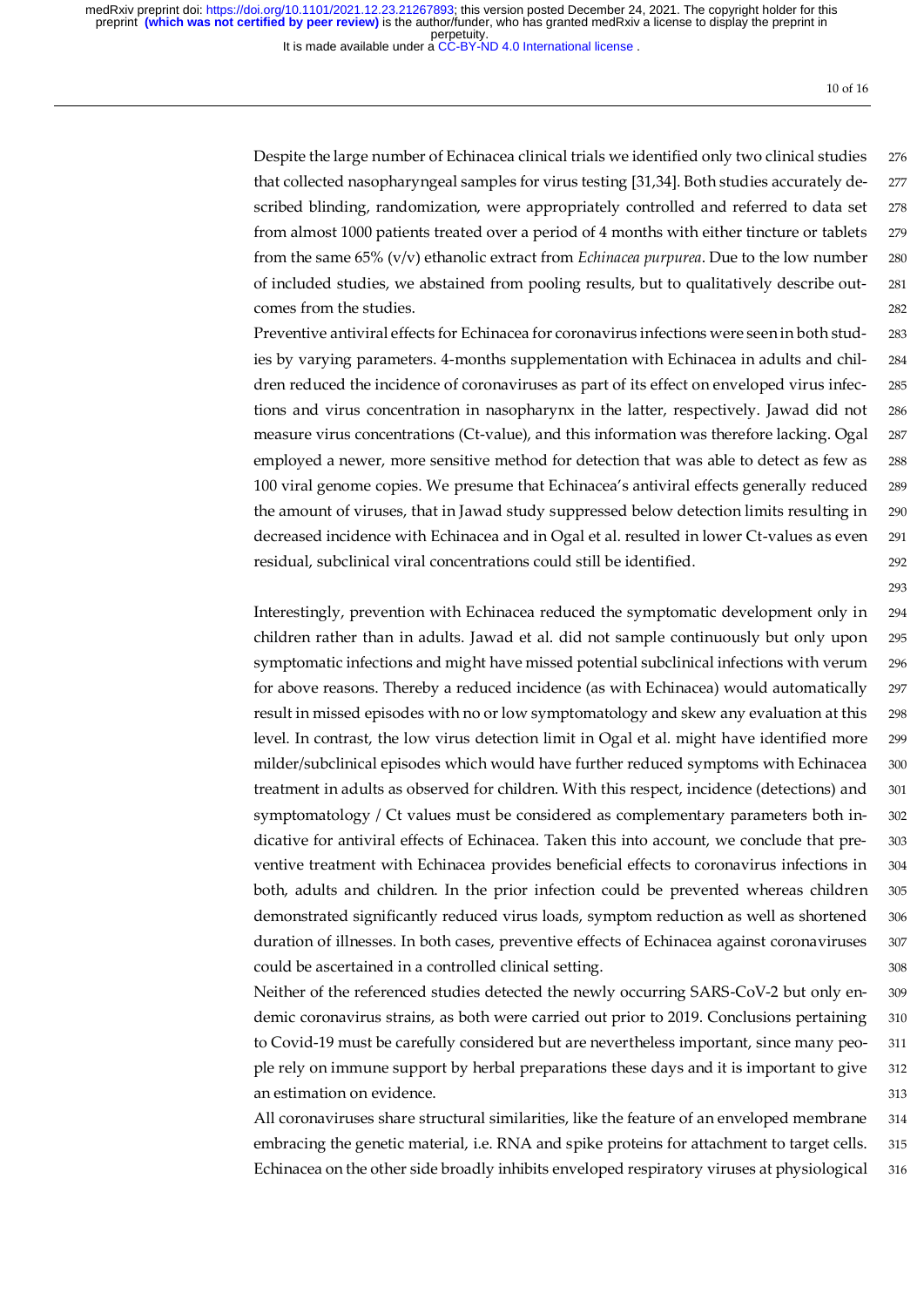It is made available under a [CC-BY-ND 4.0 International license](http://creativecommons.org/licenses/by-nd/4.0/) .

11 of 16

concentrations in vitro and in vivo, whereas the exact mode-of-action remains to be eluci- 317 dated. Due to this broad range of activity, deactivating all measured coronavirus types, 318 including alpha- (CoV-229E) and beta-strains (MERS-CoV, SARS-CoV-1, SARS-CoV-2) a 319 generally applicable inhibition can realistically be assumed and the current results of this 320 study point towards clinical relevance of in vitro findings. Though not always reaching 321 statistical significance for the particular virus, the effects of Echinacea against corona- 322 viruses are mirrored and overarched by the effects seen against membranous viruses. 323 In addition, a meanwhile completed additional clinical study was identified on clinicaltri- 324 als.gov (ID: NCT05002179), investigating an *Echinacea purpurea* preparation from fresh 325 herbs in dosages of 2,400 mg – 4,000 mg/d extract per day over 5 months in comparison  $326$ with non-treatment. The same preparation as in Ogal et al. was used but at the recom-<br>327 mended posology for adults. The study was carried out in N=120 adults from November 328 2020 until May 2021 and routinely collected naso- / oropharyngeal / blood samples for 329 detection of respiratory virus infections, including SARS-CoV-2. Results suggest a signifi- 330 cantly reduced risk for SARS-CoV-2 infections, measured either as symptomatic Covid-19 331 illness, RT-PCR positive sample or by seroconversion. Summarized over all phases of 332 prevention, 21 and 29 samples tested positive for any virus in the *Echinacea* and control 333 group, of which 5 and 14 samples tested SARS-CoV-2 positive (RR=0.37, Chi square test, 334 p=0.03). Overall, 10 and 14 symptomatic episodes occurred, of which 5 and 8 were COVID- 335 19 (RR=0.70, Chi-square test,  $p$ >0.05). EF treatment when applied during acute episodes 336 significantly reduced the overall virus load by at least 2.12 log10 or approx. 99% (t-test, 337 p<0.05), the time to virus clearance by 8.0 days for all viruses (Wilcoxon test, p=0.02) and 338 by 4.8 days for SARS-CoV-2 (p>0.05) in comparison to control. Finally, *Echinacea* treatment 339 significantly reduced fever days (1 day vs. 11 days, Chi square test, p=0.003) [40]. 340 Findings still await publication in peer-reviewed journal and need to be treated with ap- 341

propriate caution. They were nevertheless mentioned in the current review for the sake of 342 completeness and because they seem to confirm applicability of antiviral benefits of 343 Echinacea to a broad range of coronaviruses, including SARS-CoV-2. 344

Despite limitations associated with this review (e.g. low number of studies) we believe that 345 our findings are highly relevant as they provide a rather consistent picture on antiviral and 346 preventive benefits of Echinacea in coronavirus infections overall. Also, they provide im- 347 portant implications for the preventive use of Echinacea during Covid-19 epidemic. The 348 reduction of coronavirus loads is medicinally highly relevant in whereas virus concentra- 349 tions appear to correlate with community transmission, influence illness severity and pro- 350 gression in adults and children [41–44]. Two clinical studies have shown over 98.5% re- 351 duction of coronavirus concentration in nasal secretions obtained from children and adults 352 treated with Echinacea. Evidence is still missing that vaccines significantly reduce viral 353 loads, especially of SARS-CoV-2 delta variant and this asset would be a decisive argument 354 for use of Echinacea during Covid-19 pandemic. 355

Notably, all cited studies applied the same *Echinacea purpurea* extract (Echinaforce®) either 356 as diluted tincture or as tablets, both of which were kept in mouth for a while prior to 357 swallowing. As already hypothesized by Signer et al., pharyngeal administration of the 358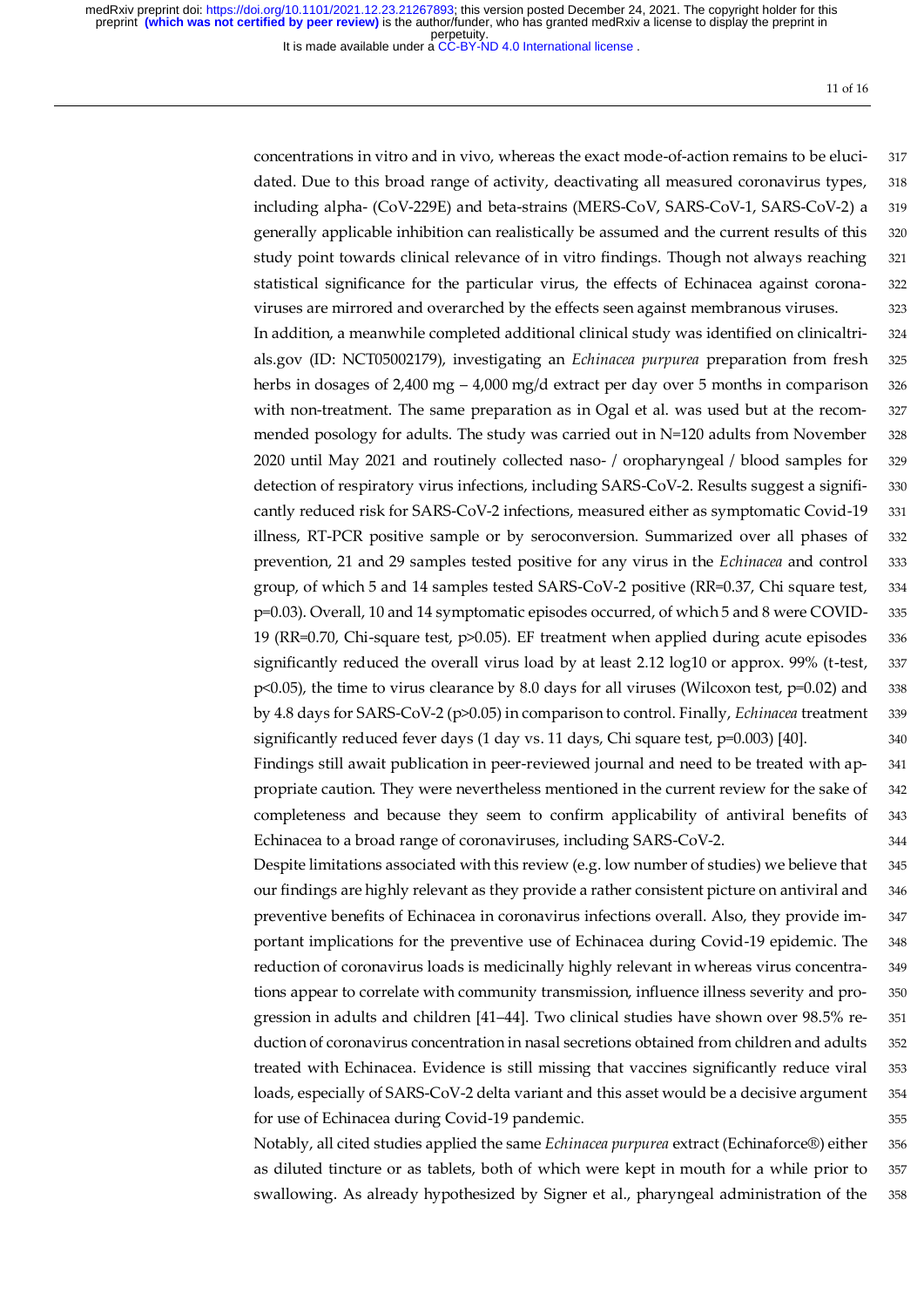It is made available under a CC-BY-ND 4.0 International license.

12 of 16

extract may be key to inactivate respiratory viruses at the main entry site prior to infection 359 [19]. Further could any viral attenuation in this region prevent further dissemination of 360 nasal infections to the lungs, as seen with severe progressions of Covid-19. Indeed, a recent 361 meta-analysis found a significant prevention of pneumonia secondary to viral respiratory 362 tract infections upon 2 to 4 months Echinacea prevention [45]. 363

## **5. Conclusions** 364

*Echinacea purpurea* (L.) Moench exhibits direct antiviral activity against a broad range of 365 respiratory pathogens, including coronaviruses. Extracts support the tonic production of 366 interferon and modulate inflammatory cytokines (TNF-a). Nowadays, clinical evidence 367 exists to show how enveloped viruses are effectively prevented in adults and children and 368 this review extrapolates efficacy to coronaviruses as well. Yet unpublished clinical results 369 on SARS-CoV-2 and in vitro experiments provide a good rational for general preventive 370 effects against coronavirus infections*.* 371

372

| <b>Author Contributions:</b> Conceptualization SN and GG; formal analysis, KP; writing – original draft | 373 |
|---------------------------------------------------------------------------------------------------------|-----|
| preparation, SN; writing—review and editing SR, KAW, SN, OM; All authors have read and agreed           | 374 |
| to the published version of the manuscript.                                                             | 375 |
| <b>Funding:</b> This research received no external funding.                                             | 376 |
| Acknowledgments: We would like to thank Roland Schoop from the A.Vogel AG company for                   | 377 |

providing us with study details on coronavirus infections. 378 **Conflicts of Interest:** MO, AW, GG and PK declare no conflict of interest. SN and RS are consultants 379

to A.Vogel AG, Switzerland. 380

**Appendix 1** The search strategy and results are detailed in Appendix 1. 381

### **References** 382

- 1. Piret, J.; Boivin, G. Pandemics Throughout History. *Front. Microbiol.* **2020**, *11*, 631736, 383 doi:10.3389/fmicb.2020.631736. 384
- 2. Song, Z.; Xu, Y.; Bao, L.; Zhang, L.; Yu, P.; Qu, Y.; Zhu, H.; Zhao, W.; Han, Y.; Qin, C. From SARS to MERS, 385 Thrusting Coronaviruses into the Spotlight. *Viruses* **2019**, *11*, doi:10.3390/v11010059. 386
- 3. Kahn, J.S.; McIntosh, K. History and recent advances in coronavirus discovery. *Pediatr. Infect. Dis. J.* **2005**, *24*, 387 S223-7, discussion S226, doi:10.1097/01.inf.0000188166.17324.60. 388
- 4. Kandeil, A.; Gomaa, M.; Nageh, A.; Shehata, M.M.; Kayed, A.E.; Sabir, J.S.M.; Abiadh, A.; Jrijer, J.; Amr, Z.; Said, 389 M.A.; et al. Middle East Respiratory Syndrome Coronavirus (MERS-CoV) in Dromedary Camels in Africa and 390 Middle East. *Viruses* **2019**, *11*, doi:10.3390/v11080717. 391
- 5. Brüssow, H.; Brüssow, L. Clinical evidence that the pandemic from 1889 to 1891 commonly called the Russian 392 flu might have been an earlier coronavirus pandemic. *Microb. Biotechnol.* **2021**, *14*, 1860–1870, doi:10.1111/1751- 393 7915.13889. 394
- 6. Elrashdy, F.; Redwan, E.M.; Uversky, V.N. Why COVID-19 Transmission Is More Efficient and Aggressive Than 395 Viral Transmission in Previous Coronavirus Epidemics? *Biomolecules* 2020, *10*. 396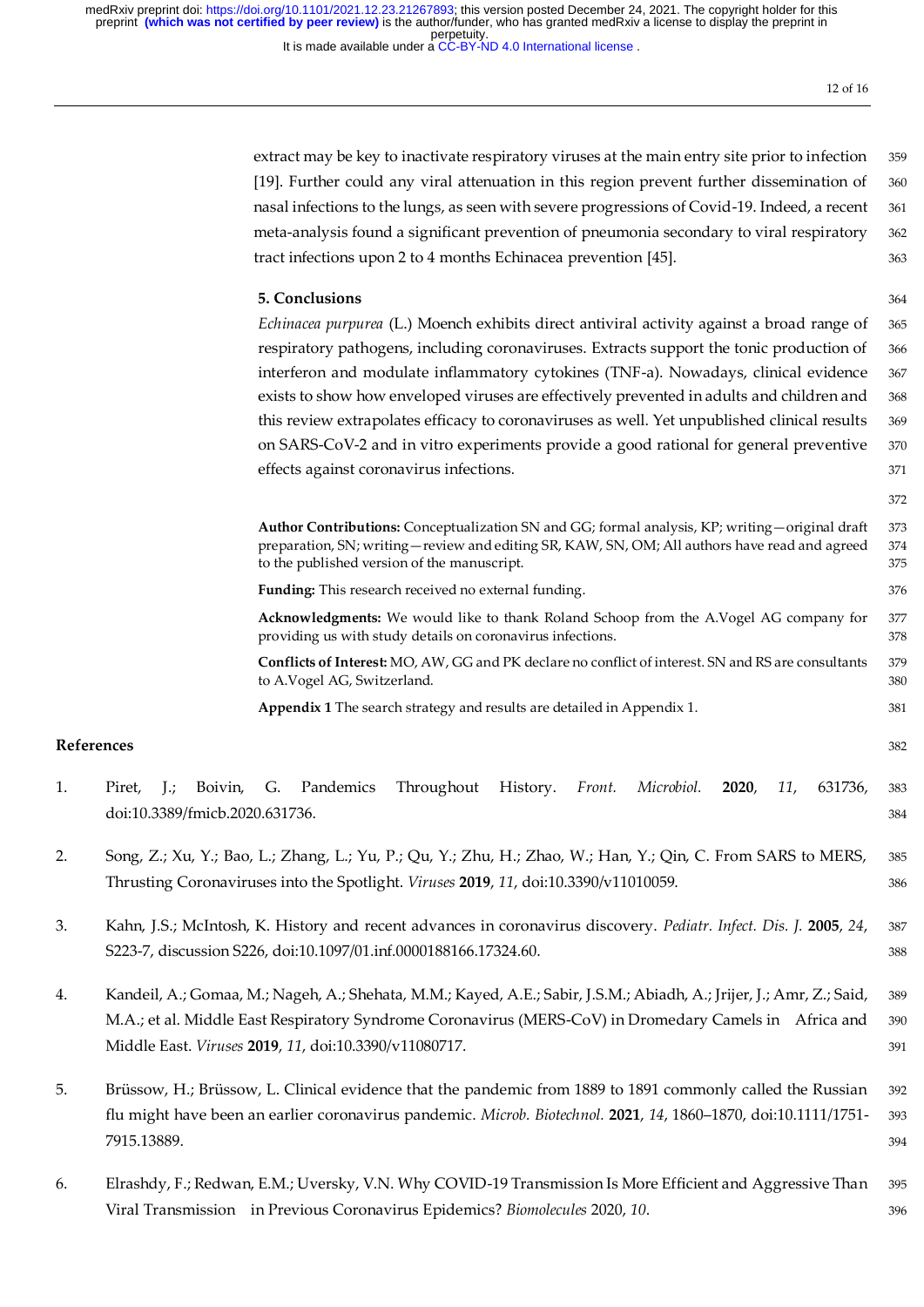It is made available under a [CC-BY-ND 4.0 International license](http://creativecommons.org/licenses/by-nd/4.0/) . perpetuity. medRxiv preprint doi: [https://doi.org/10.1101/2021.12.23.21267893;](https://doi.org/10.1101/2021.12.23.21267893) this version posted December 24, 2021. The copyright holder for this<br>preprint **(which was not certified by peer review)** is the author/funder, who has gran

13 of 16

| 7.  | Alene, M.; Yismaw, L.; Assemie, M.A.; Ketema, D.B.; Gietaneh, W.; Birhan, T.Y. Serial interval and incubation<br>period of COVID-19: a systematic review and meta-analysis. BMC Infect. Dis. 2021, 21, 257, doi:10.1186/s12879-<br>021-05950-x.                                                                                                 | 397<br>398<br>399     |
|-----|-------------------------------------------------------------------------------------------------------------------------------------------------------------------------------------------------------------------------------------------------------------------------------------------------------------------------------------------------|-----------------------|
| 8.  | Dhama, K.; Patel, S.K.; Sharun, K.; Pathak, M.; Tiwari, R.; Yatoo, M.I.; Malik, Y.S.; Sah, R.; Rabaan, A.A.; Panwar,<br>P.K.; et al. SARS-CoV-2 jumping the species barrier: Zoonotic lessons from SARS, MERS and recent advances to<br>combat this pandemic virus. Travel Med. Infect. Dis. 2020, 37, 101830, doi:10.1016/J.TMAID.2020.101830. | 400<br>401<br>402     |
| 9.  | Christensen, P.A.; Olsen, R.J.; Long, S.W.; Subedi, S.; Davis, J.J.; Hodjat, P.; Walley, D.R.; Kinskey, J.C.; Ojeda<br>Saavedra, M.; Pruitt, L.; et al. Delta variants of SARS-CoV-2 cause significantly increased vaccine breakthrough<br>COVID-19 cases in Houston, Texas. Am. J. Pathol. 2021, doi:10.1016/j.ajpath.2021.10.019.             | 403<br>$404\,$<br>405 |
| 10. | Salvatore, M.; Bhattacharyya, R.; Purkayastha, S.; Zimmermann, L.; Ray, D.; Hazra, A.; Kleinsasser, M.; Mellan,<br>T.; Whittaker, C.; Flaxman, S.; et al. Resurgence of SARS-CoV-2 in India: Potential role of the B.1.617.2 (Delta)<br>variant and delayed interventions. medRxiv 2021, 2021.06.23.21259405, doi:10.1101/2021.06.23.21259405.  | 406<br>407<br>408     |
| 11. | Alkhatib, M.; Svicher, V.; Salpini, R.; Ambrosio, F.A.; Bellocchi, M.C.; Carioti, L.; Piermatteo, L.; Scutari, R.; Costa,<br>G.; Artese, A.; et al. SARS-CoV-2 Variants and Their Relevant Mutational Profiles: Update Summer 2021.<br>Microbiol. Spectr. 2021, 9, doi:10.1128/SPECTRUM.01096-21.                                               | 409<br>410<br>411     |
| 12. | Callaway, E. Heavily mutated Omicron variant puts scientists on alert. Nature 2021, doi:10.1038/D41586-021-<br>03552-W.                                                                                                                                                                                                                         | 412<br>413            |
| 13. | Stokel-Walker, C. The search for antivirals for covid-19. BMJ 2021, 374, n2165, doi:10.1136/bmj.n2165.                                                                                                                                                                                                                                          | 414                   |
| 14. | Ali, N. Role of vitamin D in preventing of COVID-19 infection, progression and severity. J. Infect. Public Health<br>2020, 13, 1373-1380, doi:10.1016/j.jiph.2020.06.021.                                                                                                                                                                       | 415<br>416            |
| 15. | Colunga Biancatelli, R.M.L.; Berrill, M.; Catravas, J.D.; Marik, P.E. Quercetin and Vitamin C: An Experimental,<br>Synergistic Therapy for the Prevention and Treatment of SARS-CoV-2 Related Disease (COVID-19). Front.<br>Immunol. 2020, 11, 1451, doi:10.3389/fimmu.2020.01451.                                                              | 417<br>418<br>419     |
| 16. | Bae, M.; Kim, H. Mini-Review on the Roles of Vitamin C, Vitamin D, and Selenium in the Immune System<br>against COVID-19. Molecules 2020, 25, doi:10.3390/molecules25225346.                                                                                                                                                                    | 420<br>421            |
| 17. | Aucoin, M.; Cooley, K.; Saunders, P.R.; Carè, J.; Anheyer, D.; Medina, D.N.; Cardozo, V.; Remy, D.; Hannan, N.;<br>Garber, A. The effect of Echinacea spp. on the prevention or treatment of COVID-19 and other respiratory tract<br>infections in humans: A rapid review. Adv. Integr. Med. 2020, 7, 203-217, doi:10.1016/j.aimed.2020.07.004. | 422<br>423<br>424     |
| 18. | Smith Tyler, Eckl Veronica, M.R.C. US Herbal Supplement Sales Increase by Record-breaking 17.3% in 2020.<br>HerbalGram 2021, 52-65.                                                                                                                                                                                                             | 425<br>426            |
| 19. | Signer, J.; Jonsdottir, H.R.; Albrich, W.C.; Strasser, M.; Züst, R.; Ryter, S.; Ackermann-Gäumann, R.; Lenz, N.;<br>Siegrist, D.; Suter, A.; et al. In vitro virucidal activity of Echinaforce®, an Echinacea purpurea preparation,<br>against coronaviruses, including common cold coronavirus 229E and SARS-CoV-2. Virol. J. 2020, 17, 136,   | 427<br>428<br>429     |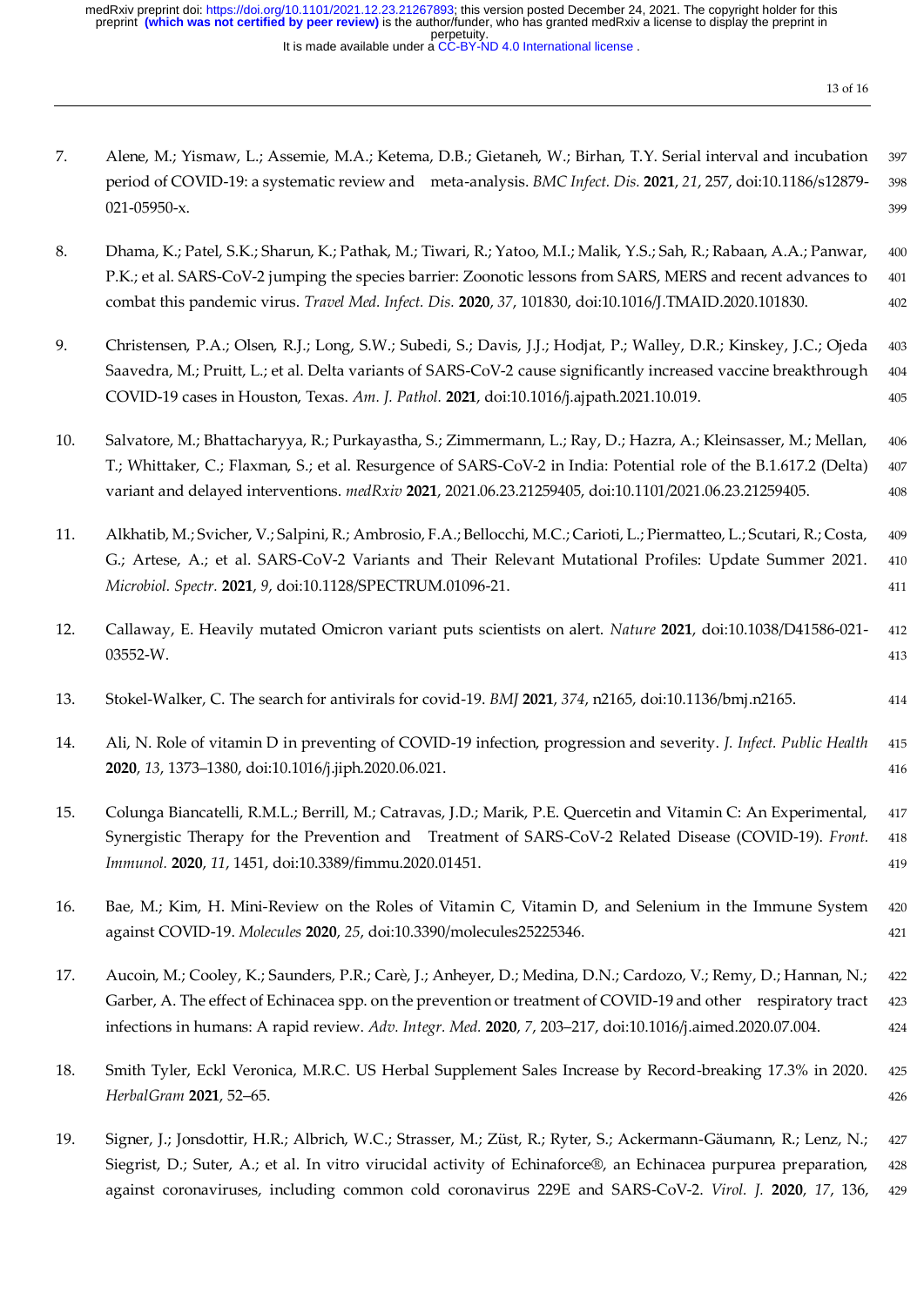It is made available under a CC-BY-ND 4.0 International license.

doi:10.1186/s12985-020-01401-2. 430

- 20. Ritchie, M.R.; Gertsch, J.; Klein, P.; Schoop, R. Effects of Echinaforce® treatment on ex vivo-stimulated blood 431 cells. *Phytomedicine* **2011**, *18*, 826–831, doi:10.1016/j.phymed.2011.05.011. 432
- 21. Declerck, K.; Novo, C.P.; Grielens, L.; Van Camp, G.; Suter, A.; Vanden Berghe, W. Echinacea purpurea (L.) 433 Moench treatment of monocytes promotes tonic interferon signaling, increased innate immunity gene 434 expression and DNA repeat hypermethylated silencing of endogenous retroviral sequences. *BMC Complement.* 435 *Med. Ther.* **2021**, *21*, 141, doi:10.1186/s12906-021-03310-5. 436
- 22. Gertsch, J.; Schoop, R.; Kuenzle, U.; Suter, A. Echinacea alkylamides modulate TNF-alpha gene expression via 437 cannabinoid receptor CB2 and multiple signal transduction pathways. *FEBS Lett.* **2004**, *577*, 563–569, 438 doi:10.1016/j.febslet.2004.10.064. 439
- 23. Woelkart, K.; Xu, W.; Pei, Y.; Makriyannis, A.; Picone, R.P.; Bauer, R. The endocannabinoid system as a target 440 for alkamides from Echinacea angustifolia roots. *Planta Med.* **2005**, *71*, 701–705, doi:10.1055/S-2005-871290. 441
- 24. Raduner, S.; Majewska, A.; Chen, J.-Z.; Xie, X.-Q.; Hamon, J.; Faller, B.; Altmann, K.-H.; Gertsch, J. Alkylamides 442 from Echinacea are a new class of cannabinomimetics. Cannabinoid type 2 receptor-dependent and - 443 independent immunomodulatory effects. *J. Biol. Chem.* **2006**, *281*, 14192–14206, doi:10.1074/jbc.M601074200. 444
- 25. Nagarkatti, P.; Miranda, K.; Nagarkatti, M. Use of Cannabinoids to Treat Acute Respiratory Distress Syndrome 445 and Cytokine Storm Associated with Coronavirus Disease-2019. *Front. Pharmacol.* **2020**, *11*, 446 doi:10.3389/FPHAR.2020.589438. 447
- 26. Chicca, A.; Raduner, S.; Pellati, F.; Strompen, T.; Altmann, K.-H.; Schoop, R.; Gertsch, J. Synergistic 448 immunomopharmacological effects of N-alkylamides in Echinacea purpurea herbal extracts. *Int.* 449 *Immunopharmacol.* **2009**, *9*, 850–8, doi:10.1016/j.intimp.2009.03.006. 450
- 27. Nicolussi, S.; Gertsch, J. *Endocannabinoid transport revisited*; 2015; Vol. 98;. 451
- 28. Imai, Y.; Kuba, K.; Neely, G.G.; Yaghubian-Malhami, R.; Perkmann, T.; van Loo, G.; Ermolaeva, M.; Veldhuizen, 452 R.; Leung, Y.H.C.; Wang, H.; et al. Identification of oxidative stress and Toll-like receptor 4 signaling as a key 453 pathway of acute lung injury. *Cell* **2008**, *133*, 235–249, doi:10.1016/j.cell.2008.02.043. 454
- 29. Moher, D.; Liberati, A.; Tetzlaff, J.; Altman, D.G. Preferred reporting items for systematic reviews and meta- 455 analyses: the PRISMA statement. *PLoS Med.* **2009**, *6*, e1000097, doi:10.1371/journal.pmed.1000097. 456
- 30. Jadad, A.R.; Moore, R.A.; Carroll, D.; Jenkinson, C.; Reynolds, D.J.; Gavaghan, D.J.; McQuay, H.J. Assessing the 457 quality of reports of randomized clinical trials: is blinding necessary? *Control. Clin. Trials* **1996**, *17*, 1–12, 458 doi:10.1016/0197-2456(95)00134-4. 459
- 31. Jawad, M.; Schoop, R.; Suter, A.; Klein, P.; Eccles, R. Safety and Efficacy Profile of Echinacea purpurea to Prevent 460 Common Cold Episodes: A Randomized, Double-Blind, Placebo-Controlled Trial. *Evid. Based. Complement.* 461 *Alternat. Med.* **2012**, *2012*, 841315, doi:10.1155/2012/841315. 462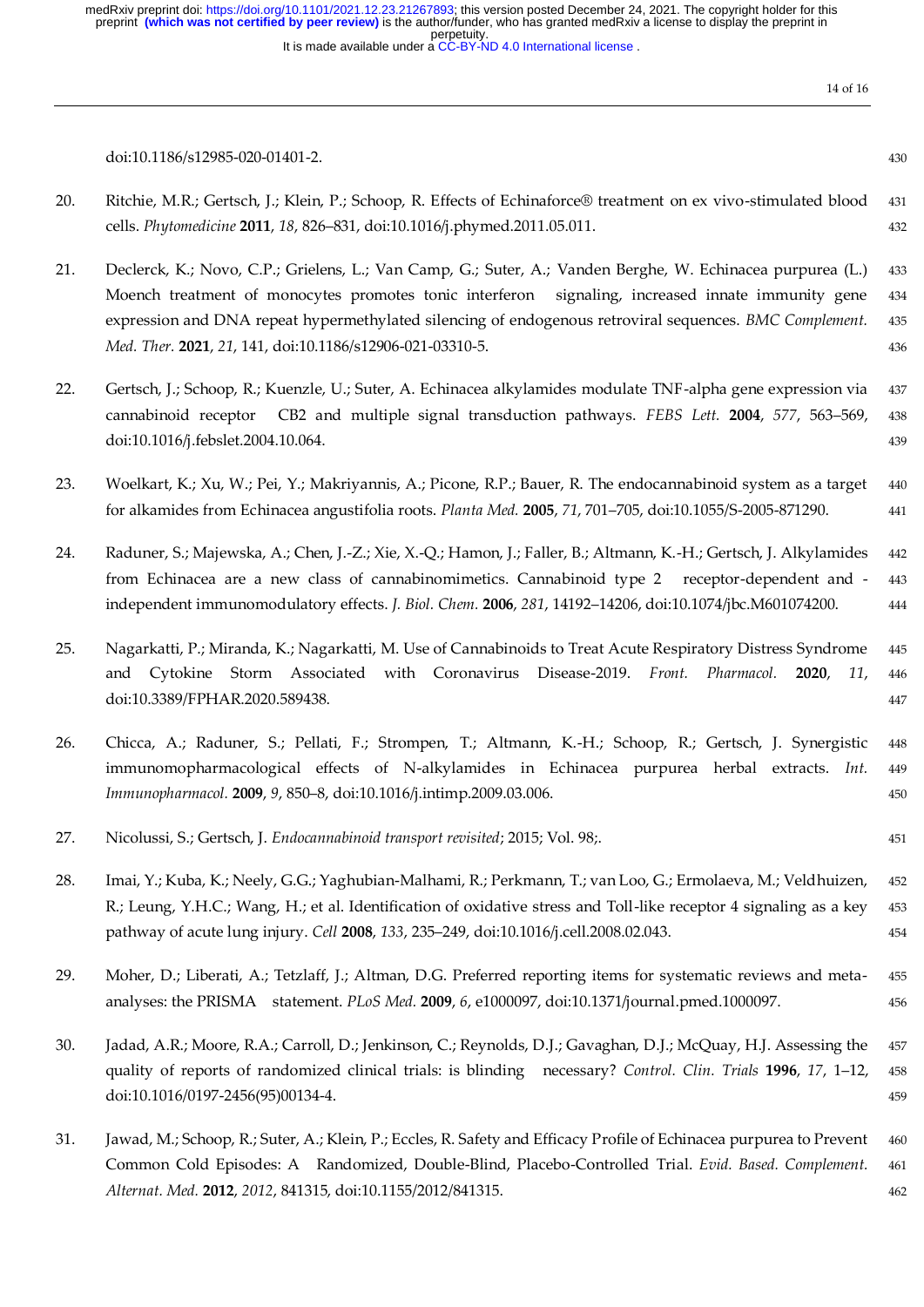perpetuity. medRxiv preprint doi: [https://doi.org/10.1101/2021.12.23.21267893;](https://doi.org/10.1101/2021.12.23.21267893) this version posted December 24, 2021. The copyright holder for this<br>preprint **(which was not certified by peer review)** is the author/funder, who has gran

It is made available under a [CC-BY-ND 4.0 International license](http://creativecommons.org/licenses/by-nd/4.0/) .

| 32. | Jackson, G.G.; Dowling, H.F.; Spiesman, I.G.; Boand, A. V Transmission of the common cold to volunteers under<br>controlled conditions. I. The common cold as a clinical entity. AMA. Arch. Intern. Med. 1958, 101, 267-278,<br>doi:10.1001/archinte.1958.00260140099015.                                                                                                                                                                                   | 463<br>464<br>465        |
|-----|-------------------------------------------------------------------------------------------------------------------------------------------------------------------------------------------------------------------------------------------------------------------------------------------------------------------------------------------------------------------------------------------------------------------------------------------------------------|--------------------------|
| 33. | Schapowal, A. Efficacy and safety of Echinaforce® in respiratory tract infections. Wien. Med. Wochenschr. 2013,<br>163, 102-105, doi:10.1007/S10354-012-0166-0.                                                                                                                                                                                                                                                                                             | 466<br>467               |
| 34. | Ogal, M.; Johnston, S.L.; Klein, P.; Schoop, R. Echinacea reduces antibiotic usage in children through respiratory<br>tract infection prevention: a randomized, blinded, controlled clinical trial. Eur. J. Med. Res. 2021, 26, 33,<br>doi:10.1186/s40001-021-00499-6.                                                                                                                                                                                      | 468<br>469<br>470        |
| 35. | Taylor, J.A.; Weber, W.J.; Martin, E.T.; McCarty, R.L.; Englund, J.A. Development of a symptom score for clinical<br>studies to identify children with a documented viral upper respiratory tract infection. Pediatr. Res. 2010, 68,<br>252-257, doi:10.1203/PDR.0b013e3181e9f3a0.                                                                                                                                                                          | 471<br>472<br>473        |
| 36. | Sharma, M.; Schoop, R.; Hudson, J.B. Echinacea as an antiinflammatory agent: the influence of physiologically<br>relevant parameters. Phytother. Res. 2009, 23, 863-867, doi:10.1002/ptr.2714.                                                                                                                                                                                                                                                              | 474<br>475               |
| 37. | Pleschka, S.; Stein, M.; Schoop, R.; Hudson, J.B. Anti-viral properties and mode of action of standardized<br>Echinacea purpurea extract against highly pathogenic avian influenza virus (H5N1, H7N7) and swine-origin<br>H1N1 (S-OIV). Virol. J. 2009, 6, 197, doi:10.1186/1743-422X-6-197.                                                                                                                                                                | 476<br>477<br>478        |
| 38. | Bauer, R.; Hildebert, W. Echinacea - Ein Handbuch für Ärzte, Apotheker und andere Naturwissenschaftler.; 1990; ISBN<br>9783804709997.                                                                                                                                                                                                                                                                                                                       | 479<br>480               |
| 39. | Sharma, M.; Anderson, S.A.; Schoop, R.; Hudson, J.B. Induction of multiple pro-inflammatory cytokines by<br>respiratory viruses and reversal by standardized Echinacea, a potent antiviral herbal extract. Antiviral Res. 2009,<br>83, 165-170, doi:10.1016/j.antiviral.2009.04.009.                                                                                                                                                                        | 481<br>482<br>483        |
| 40. | Kolev, E.; Mircheva, L.; Edwards, M.; Johnston, S.L.; Kalinov, K.; Stange, R.; Gancitano, G.; Berghe, W. Vanden;<br>Kreft, S. Echinacea purpurea for the Long-term Prevention of Viral Respiratory Tract Infections during COVID-<br>19 Pandemic: A Randomized, Open, Controlled, Exploratory Clinical Study. medRxiv 2021, 2021.12.10.21267582,<br>doi:10.1101/2021.12.10.21267582.                                                                        | 484<br>485<br>486<br>487 |
| 41. | Bjorkman, K.K.; Saldi, T.K.; Lasda, E.; Bauer, L.C.; Kovarik, J.; Gonzales, P.K.; Fink, M.R.; Tat, K.L.; Hager, C.R.;<br>Davis, J.C.; et al. Higher Viral Load Drives Infrequent Severe Acute Respiratory Syndrome Coronavirus 2<br>Transmission Between Asymptomatic Residence Hall Roommates. J. Infect. Dis. 2021, 224, 1316-1324,<br>doi:10.1093/INFDIS/JIAB386.                                                                                        | 488<br>489<br>490<br>491 |
| 42. | Singanayagam, A.; Hakki, S.; Dunning, J.; Madon, K.J.; Crone, M.A.; Koycheva, A.; Derqui-Fernandez, N.;<br>Barnett, J.L.; Whitfield, M.G.; Varro, R.; et al. Community transmission and viral load kinetics of the SARS-CoV-<br>2 delta (B.1.617.2) variant in vaccinated and unvaccinated individuals in the UK: a prospective, longitudinal,<br>cohort study. Lancet Infect. Dis. 2021, 10.1016/S1473-3099(21)00648-4, doi:10.1016/S1473-3099(21)00648-4. | 492<br>493<br>494<br>495 |

43. Little, P.; Read, R.C.; Amlôt, R.; Chadborn, T.; Rice, C.; Bostock, J.; Yardley, L. Reducing risks from coronavirus 496